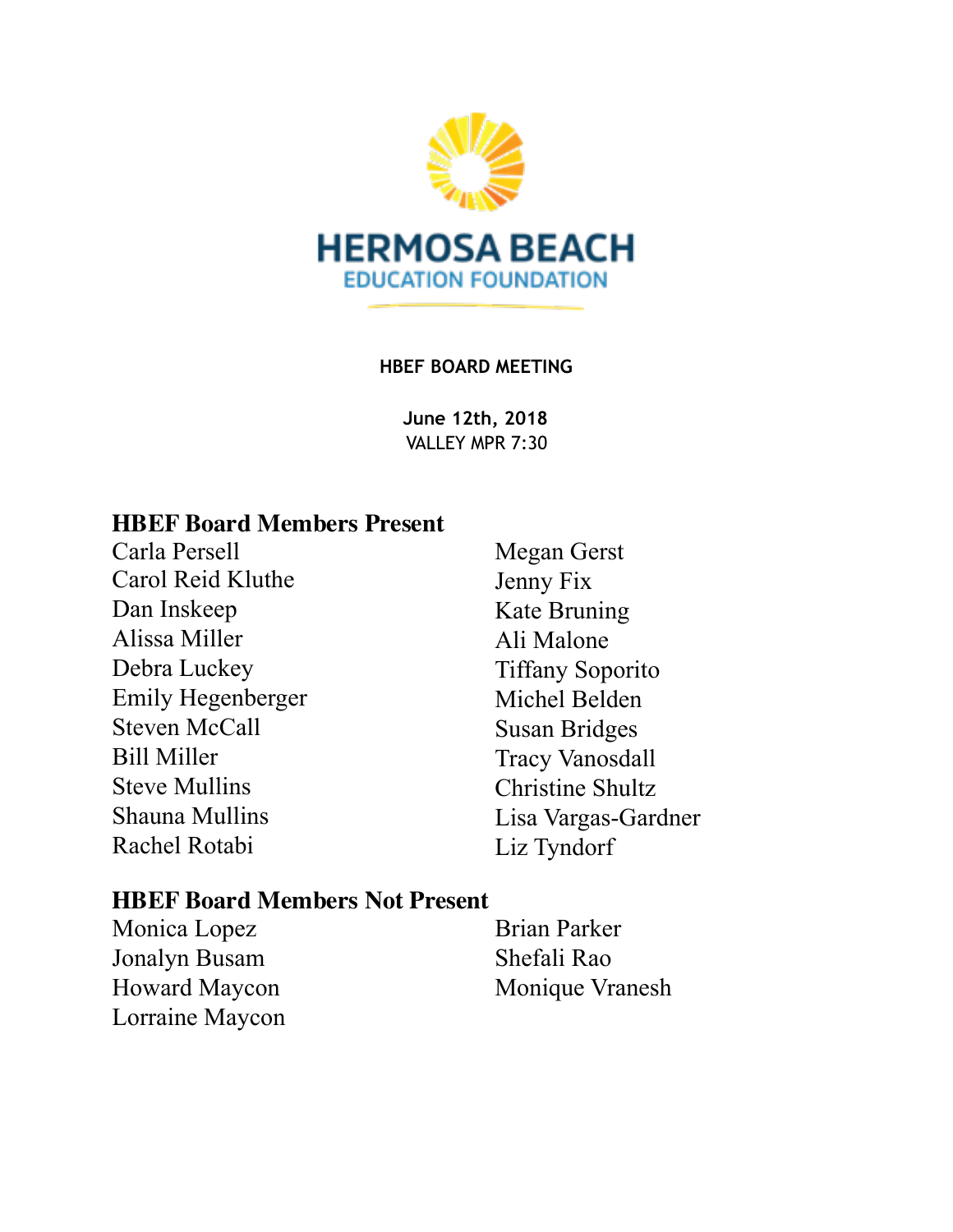## **Call to Order**

● 7:33pm by Carla Persell

# **Flag Salute**

# **HBEF Reports Approval of May 8, 2018 Minutes**

• motion to approve minutes by Dan Inskeep, seconded by Alissa Miller

# **Executive Board Reports**

President (Carla Persell)

• All Board members need to sign their confidentiality and commitment forms by end of June. Submit to Kelly Houghton (Operations) electronically or place in Valley/View HBEF mailbox

Operations (Alissa Miller)

• None

Secretary (Monica Lopez)

• None

Annual Appeal (Carol Kluthe)

- TK-5 Spring Campaign successfully raised \$77K
- 52% donor participation overall, 63% for TK-5
- Inaugural year for 8th Grade Legacy Endowment Gift
	- Suggested donation \$100/child, donors receive pin to wear at graduation
	- 45 families participated (28%)

Sponsorships (Emily Hegenberger)

• Sponsorships are a calendar year commitment. Continue to include spotlights in Thrive newsletters

• Sponsorship Recognition Dinner/Event in September 2018 Treasurer (Dan Inskeep)

• Close to stretch goal of \$1M net income, still ahead of prior year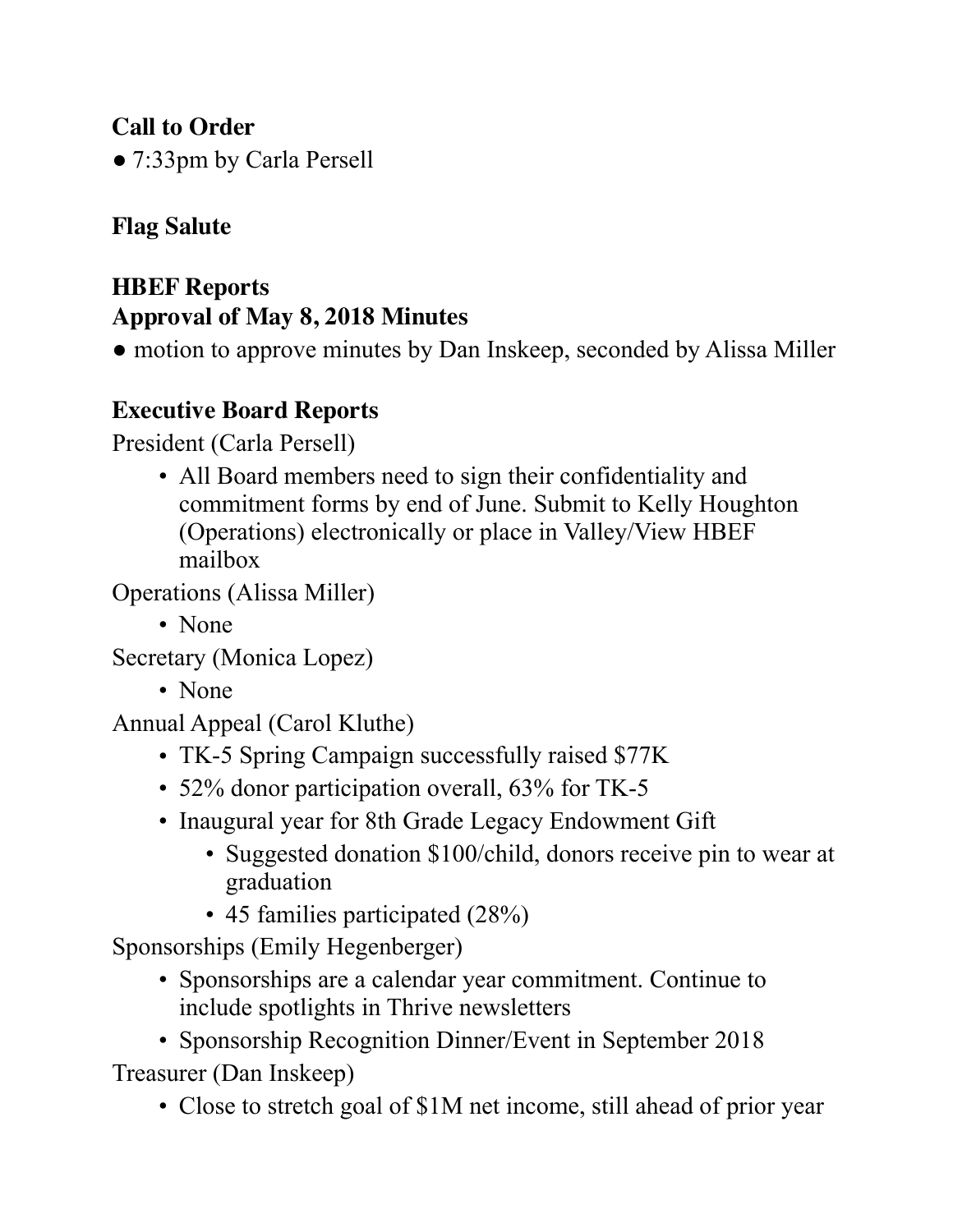- Total Income \$1,074K (9.4% above PY)
- Expenses \$87K (12.2% below PY)
- Net Income \$987K
- Annual Giving donations are remitted 100% to school district
- Other general funding covers expenses and remaining is allocated 80% to district and 20% to endowment
	- Net general funding is \$423K
	- Approximate allocation to endowment is \$84K

Investments/Endowment (Bill Miller)

• Balance of \$2,237K as of May 31, 2018

Marketing (Steven McCall)

- Amazing year breaking records across multiple fundraising events (Skechers, Hearts, Annual Giving)
- Met separately with the new marketing leads and team and already planning for next year

Public Relations (Jonalyn Busam)

• None

### **HBEF Board Action**

- 1. Vote to authorize the Treasurer to transfer available funds to the District for use as presented by Superintendent Pat Escalante. This grant is in the amount of  $$875,000$  (as of June 12, 2018  $&$ expected to increase by June 30, 2018)
	- Superintendent Pat Escalante provided a breakdown of Programs funded by HBEF donations for the 2018/2019 school year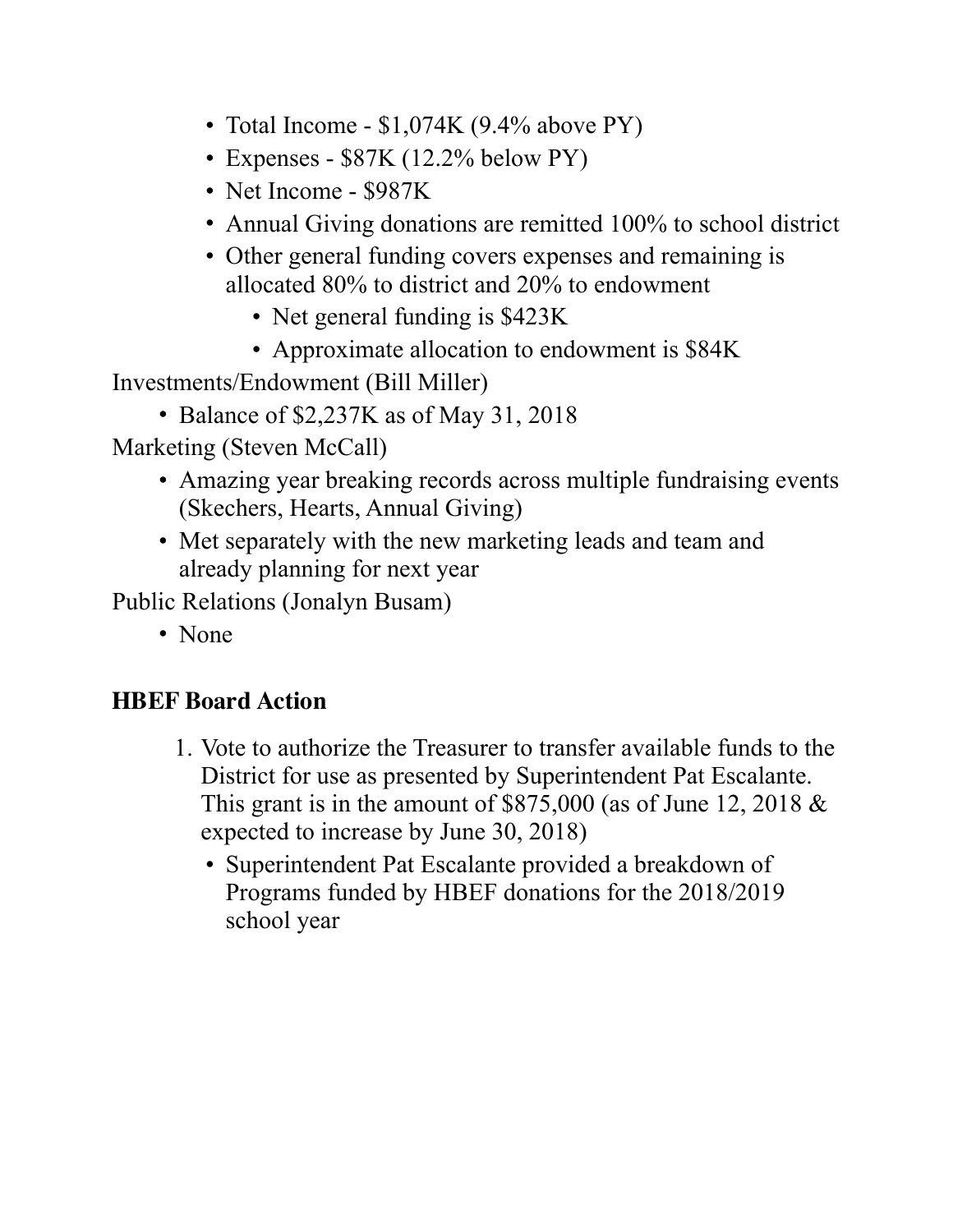|                                         |                                      |                                |                                    | <b>PYPERK</b>       |                          |  |
|-----------------------------------------|--------------------------------------|--------------------------------|------------------------------------|---------------------|--------------------------|--|
| <b>PROGRAM</b>                          | <b>TOTAL COSTS</b>                   | <b>STATE</b><br><b>FUNDING</b> | <b>DIFFERENTIAL</b><br><b>COST</b> | <b>HBEF FUNDING</b> | <b>DISTRICT FUNDING</b>  |  |
| Small Class Size (K-3) 1 <sup>4-1</sup> | \$479,692                            | \$421,699                      | \$57,993                           |                     |                          |  |
| Small Class Size (4-8) 2n-1             | \$538,498                            |                                |                                    |                     |                          |  |
| Valley/View Libraries                   | \$113,888                            |                                |                                    | \$ 104,307          |                          |  |
| 1-5 PE Program                          | \$120.759                            |                                |                                    | \$104,307           |                          |  |
| <b>MS Electives</b>                     | \$338,566                            |                                |                                    | \$ 338,566          |                          |  |
| <b>IDEA/Sparks Lab</b>                  | \$205,522                            |                                |                                    | \$205,522           |                          |  |
| 21st Century Technology                 | \$70,000                             |                                |                                    | \$ 31,000           |                          |  |
| Music                                   | \$91,298                             |                                |                                    | S 91,298 PEG 3      |                          |  |
| 2018-19                                 | \$1,958,223<br>(\$2,130,355 2017-18) | \$421,699<br>$(402K - 99)$     | \$1,536,524                        | \$875,000           | 1461.524<br>$-97.5^{21}$ |  |

- Motion to approve authorization of transfer of available funds by Liz Tyndorf, seconded by Debra Luckey
	- Approved via voice vote, no opposing votes
- Check will be delivered mid-July.
- 2. Vote to elect 2018/2019 Board Members as per slate (see appendix A)
	- Motion to approve vote to re-elect board members and elect new board members by Bill Miller, seconded by Dan Inskeep
		- Approved via voice vote, no opposing votes
		- No vote required to approve continuing board members or those stepping down
- 3. Vote to elect 2018/2019 Executive Board Members as per slate (see Appendix A)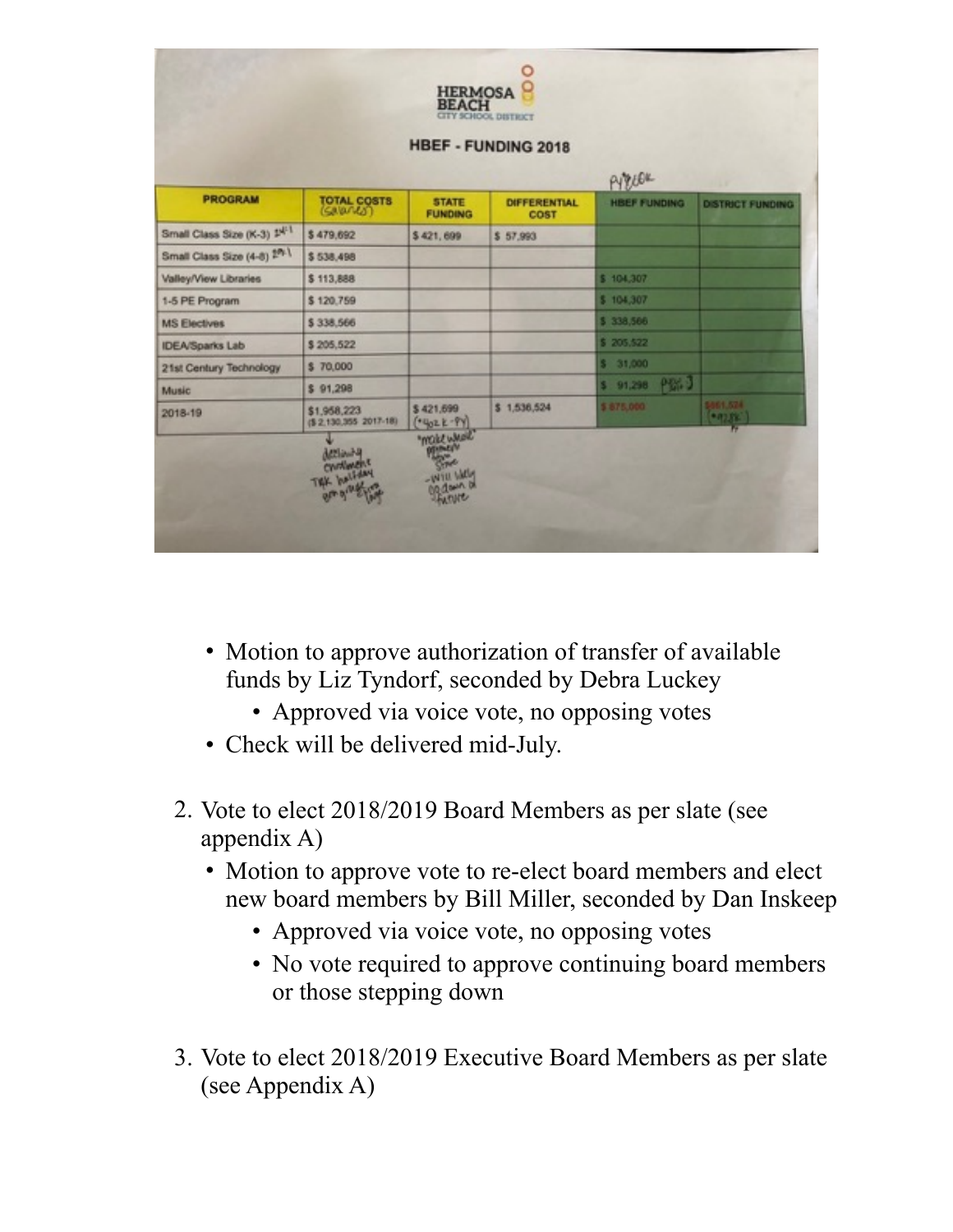- Motion to approve vote to elect executive board members by Lisa Vargas Gardner, seconded by Ali Malone
	- Approved via voice vote, no opposing votes

### **HBEF Completed Activities**

Annual Giving – 53% - still accepting donations through 6/30/18 HBEF Board Annual Giving – 100% participation – THANK YOU! Fiesta Hermosa Beer Garden Fundraiser Hearts of Hermosa – Raised (Net) \$380,000

### **HBEF Upcoming Events**

Enjoy your Summer! Fall Meeting - September 25, 2018 Annual Giving Drive – begins September 1, 2018

# **HVPTO Reports**

- Increased fundraising over prior year Dolphin Dash increase to \$69K
- Sept 15 Firehouse Pancake Breakfast
- Sept 21 Back to School Picnic
- October Chipotle Yumraiser

# **Other Reports**

Superintendent – Pat Escalante School Board Representative – Jennifer Cole View and Valley Principals – Sylvia Gluck and Kim Taylor View and Valley Teacher Representatives Beach Cities Health District - absent

### **Roundtable/Questions/Guests**

### **Adjournment at 8:46 pm**